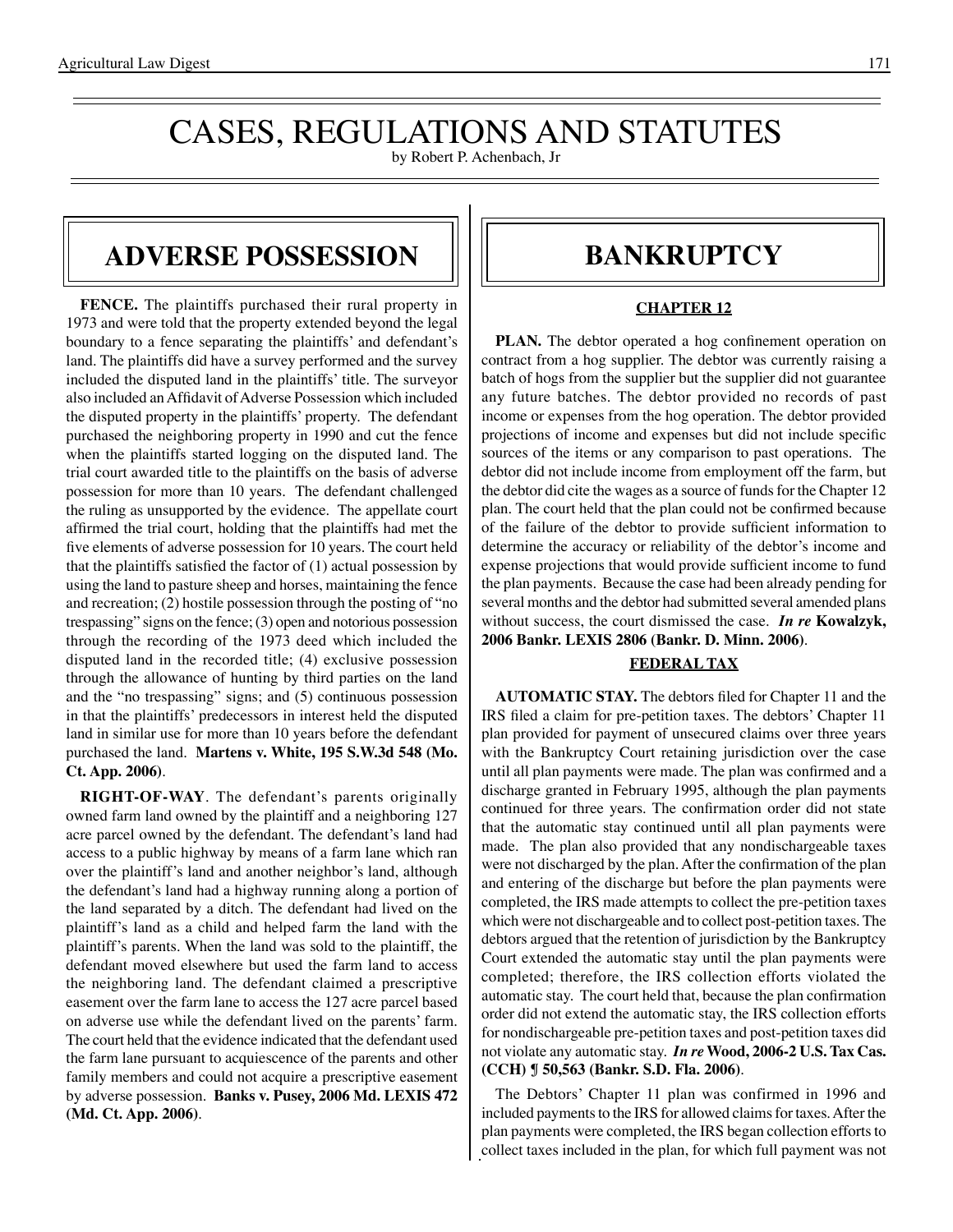received and which were not discharged in the Chapter 11 case. The court held that the IRS collection efforts did not violate the injunction of Section 524(a) because the IRS was attempting to collect only nondischargeable taxes which were not paid under the Chapter 11 plan. The court noted that the Chapter 11 plan could not discharge nondischargeable claims. *In re* **Gill, 343 B.R. 732 (Bankr. M.D. Fla. 2006)**.

#### **contracts**

**DAMAGES**. The defendants had entered into a contract to raise breeder hens on their farm. The plaintiff provided the chickens, feed and veterinarian services. The contract at issue ran from December 1999 to December 2002. The defendants built two hen houses for the chickens and received several flocks under the terms of the contracts. In October 2002, a new flock of hens was delivered and the parties entered into negotiations for the next contract. The defendants alleged that the October 2002 delivery was made under the original contract but the plaintiff alleged that the flock was part of the new contract. The new contract negotiations fell through and the plaintiff had the chickens seized and removed by the sheriff. The plaintiff sued and both parties filed claims for breach of contract. At trial a jury instruction on damages was given without objection which charged the jury to award such damages as would equal the income expectation of the non-breaching party. The jury awarded the defendants \$275,000 in contract damages. The trial court reduced the damage award to \$100,632 because the evidence indicated that the remaining payments on the contract would equal \$110,632 less \$10,000 in extra costs in caring for the chickens. The defendants challenged the reduction of damages, arguing that the defendants had incurred additional costs because of the seizure of the chickens. The appellate court affirmed the trial court's damage amount because the defendants failed to provide sufficient evidence to support any additional damages. **Goolesby v. Koch Farms, LLC, 2006 Ala. LEXIS 280 (Ala. 2006)**.

### **federalagricultural programs**

**COTTON**. The CCC has adopted as final regulations implementing the Emergency Supplemental Appropriations Act for Defense, the Global War on Terror, and Hurricane Recovery of 2006 to provide assistance to producers and first-handlers of the 2005 crop of cottonseed in counties which were declared a natural disaster area by the President of the United States, and contiguous counties, due to Hurricanes Katrina, Ophelia, Rita, Wilma or a related condition in 2005. **71 Fed. Reg. 63665 (Oct. 31, 2006)**.

**DAIRY**. The CCC has adopted as final regulations governing the 2005 Dairy Disaster Assistance Payment Program for dairy production and milk spoilage losses due to hurricanes or a related condition in 2005. **71 Fed. Reg. 63668 (Oct. 31, 2006)**.

**WETLANDS**. The plaintiff purchased farm land from the plaintiff's parents in 1975. The farm land had been drained in part

under assistance from the Soil Conservation Service (now Natural Resource Conservation Service). The parties at the time believed the farm was exempt from federal environmental regulations protecting wetlands under the Clean Water Act. However, in 1987, the plaintiff was ordered to cease drainage and fill activities and to restore the wetlands found on the farm. The plaintiff argued that the order was an unconstitutional taking of property without compensation. The court held that no taking occurred because (1) the loss of value in the farm as a whole was minimal and (2) the reasonable interpretation of the environmental regulations when the farm land was acquired placed the plaintiff on notice that the wetlands could not be converted. **Brace v. United States, 72 Fed. Cl. 337 (Ct. Cl. 2006)**.

### **federal Estate and gift taxation**

**GENERATION SKIPPING TRANSFERS**. The decedent's predeceased spouse had created a trust for the decedent which became irrevocable upon the death of the decedent's spouse in 1973. The trust provided the decedent with a testamentary power of appointment over the trust property and the decedent exercised the power in favor of the decedent's grandchildren. The estate filed a Form 706 which did not include any GSTT for the property transferred under the power of appointment but the estate included Form 8275-R, Regulation Disclosure Statement, which indicated that the failure to include GSTT was contrary to Treas. Reg. § 26.2602-1(b)(1)(i). Treas. Reg. § 26.2601-1(b)(1)(i) provides that a transfer of property pursuant to the exercise, release, or lapse of a general power of appointment that is treated as a taxable transfer under federal estate and/or gift tax provisions, is not a "transfer under a trust" that is eligible for transitional relief (for pre-September 1985 trusts) from GST tax under TRA 1986 Sec. 1433(b)(2)(A). The estate argued that the regulation was invalid because it was contrary to the intent of the TRA 1986 provision. The court held that the regulation was a valid interpretation of the TRA 1986 provision and was consistent with the statute's treatment of powers of appointment as the equivalent of full ownership of the power holder. **Estate of Gerson v. Comm'r, 127 T.C. No. 11 (2006)**.

**TRANSFERS WITH RETAINED INTERESTS**. The decedent owned two properties, a residence and a rental property. The decedent transferred an equal share of the rental property and a 49 percent interest in the residence to the decedent's son. The decedent continued to receive all the income from the rental property. The decedent continued to live in the residence paid almost 90 percent of the expenses for the property. The estate claimed that the son had agreed to an equal share of all income and expenses, but no evidence was presented that the son was obligated to reimburse the decedent for the expenses or that the decedent owed any of the income to the son. Thus, the court held that the transfers were valid gifts but the full value of the rental property was included in the decedent's estate, under I.R.C. § 2036(a)(1) because the decedent retained the economic benefits of the rental property. The IRS argued that the transfer of the residence was not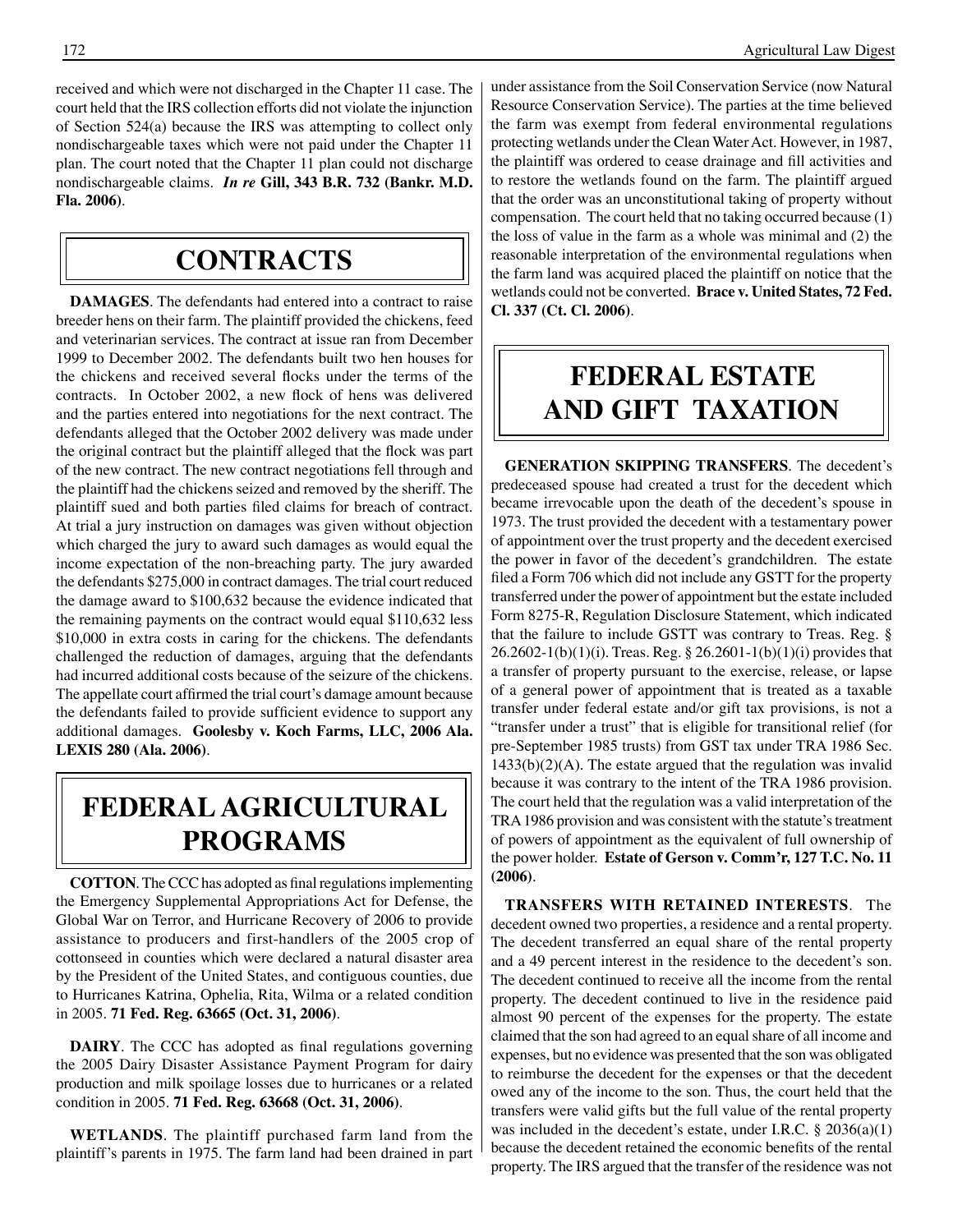a completed gift because the deed was not recorded until after the death of the decedent. The court held that the transfer of the 49 percent interest was a completed gift because the parties executed a deed and the son used the property as a residence. The court noted that, under New York law, recording of a deed was not required for completion of a gift of real property. **Estate of Stewart v. Comm'r, T.C. Memo. 2006-225**.

**VALUATION**. The decedent had owned a 29 percent interest in a family limited partnership which owned land held for development. The issue was the value of two parcels of the development. One parcel was valued using the appraisal made by the IRS expert because the estate did not present an opposing appraisal. The other parcel was valued using comparable land sales and allowed a 25 percent discount for the awkward configuration of the parcel and the poor retail location of the parcel. **Estate of Langer v. Comm'r, T.C. Memo. 2006-232**.

#### **federal income taxation**

**ALTERNATIVE MINIMUM TAX**. The taxpayer filed a timely income tax return and claimed a refund. The IRS examined the return and determined that the taxpayer had alternative minimum tax liability in excess of the taxes paid by the taxpayer and decreased the refund claim by the amount of the increase due to the AMT. The taxpayer argued that the taxpayer was not subject to AMT because the taxpayer did not claim any deductions for state and local taxes. The court held that the AMT was applied independently of what deductions were or were not claimed by the taxpayer and especially the state and local tax deduction because AMTI is determined without regard to those deductions. The appellate court affirmed in a decision designated as not for publication. **Qureshi v. United States, 2006-2 U.S. Tax Cas. (CCH) ¶ 50,564 (Fed. Cir. 2006),** *aff'g***, 67 Fed. Cl. 783 (Ct. Cl. 2006)**.

#### **CORPORATIONS**

BUILT-IN GAINS. The IRS has issued proposed regulations governing the determination of the bases of assets and stock in certain nonrecognition transactions, including exchanges under I.R.C. § 351. The regulations are intended to eliminate the possibility of duplicate loss deductions from net built-in gains attached to the exchanged assets. The proposed regulations apply to corporations and large shareholders of corporations, including shareholders who are individuals, partnerships, corporations and tax-exempt entities. **71 Fed. Reg. 62067 (Oct. 23, 2006)**.

**DISASTER LOSSES.** On October 27, 2006, the president determined that certain areas in Alaska are eligible for assistance from the government under the Disaster Relief and Emergency Assistance Act (42 U.S.C. § 5121) as a result of fire which began on August 3, 2006. **FEMA-1666-DR.** On October 6, 2006, the president determined that certain areas in Indiana are eligible for assistance from the government under the Act as a result of severe storms and flooding, which began on September 12, 2006. **FEMA-1662-DR.** On October 16, 2006, the president determined that certain areas in Alaska are eligible for assistance from the government under the Act as a result of severe storms, flooding and landslides, which began on August 15, 2006. **FEMA-1663-DR.**  On October 17, 2006, the president determined that certain areas in Hawaii are eligible for assistance from the government under the Act as a result of an earthquake which began on October 15, 2006. **FEMA-1664-DR.** On October 24, 2006, the president determined that certain areas in New York are eligible for assistance from the government under the Act as a result of severe storms and flooding, which began on October 12, 2006. **FEMA-1665-DR.** On October 5, 2006, the president determined that certain areas in New York are eligible for assistance from the government under the Act as a result of a snowstorm which began on October 12, 2006. **FEMA-3268-EM.**  Taxpayers who sustained losses attributable to these disasters may deduct the losses on their 2005 returns.

The IRS has issued a Chief Counsel's Advice letter ruling concerning the handling of net operating losses (NOLs) which include Gulf Opportunity Zone casualty losses (QGOZCL). Gulf Opportunity (Go Zone) losses, except for certain QGOZCLs, may be taken in either 2004 or 2005. To the extent that a QGOZCL is included in an NOL and carried back as a Go Zone loss, the taxpayer may not also treat the loss as having occurred in the prior year under I.R.C. § 165(i). QGOZCLs that offset gross income would be eligible for the I.R.C. § 165(i) election, but those that are treated as actually generating the NOL would not. When determining whether a taxpayer's QGOZCL generate an NOL, the QGOZCL should be taken into account last when computing the NOL, unless there are other deductions that take priority over the QGOZCL. A taxpayer is prohibited from treating part of its disaster loss as occurring in the actual year of the disaster and the remainder of its disaster losses as occurring in the preceding year. If an I.R.C. § 165(i) election is made for a 2005 QGOZCL, the loss does not generate a Go Zone loss. However, to the extent the loss generates an NOL, that NOL qualifies for the three year carryback under I.R.C.  $\S 172$ . A taxpayer may make a I.R.C.  $\S 1400N(k)(4)$ election to waive the five year carryback period for Go Zone losses. However, if the election is made, a Go Zone loss may be carried back only two years not three years. **CCA Ltr. Rul. 200642001, Sept. 12, 2006**.

**ENERGY EFFICIENT HOME CREDIT**. The IRS has announced that taxpayers may use either Residential Services Network (RESNET) Publication No. 05-001 or RESNET Publication No. 06-001 in determining whether a dwelling unit qualifies for the New Energy Efficient Home Credit. Similarly, an application to have a software program included on the public list of software programs that may be used to calculate energy consumption may be based on a declaration by the developer that the program satisfies the tests required to conform to the software accreditation process prescribed in either RESNET publication. This change is effective for new energy efficient homes acquired after December 31, 2005. **Ann. 2006-88, I.R.B. 2006-46**.

**HYBRID VEHICLE TAX CREDIT**. Effective for vehicles placed in service after December 31, 2005, an alternative motor vehicle credit is allowed which is the sum of (1) qualified fuel cell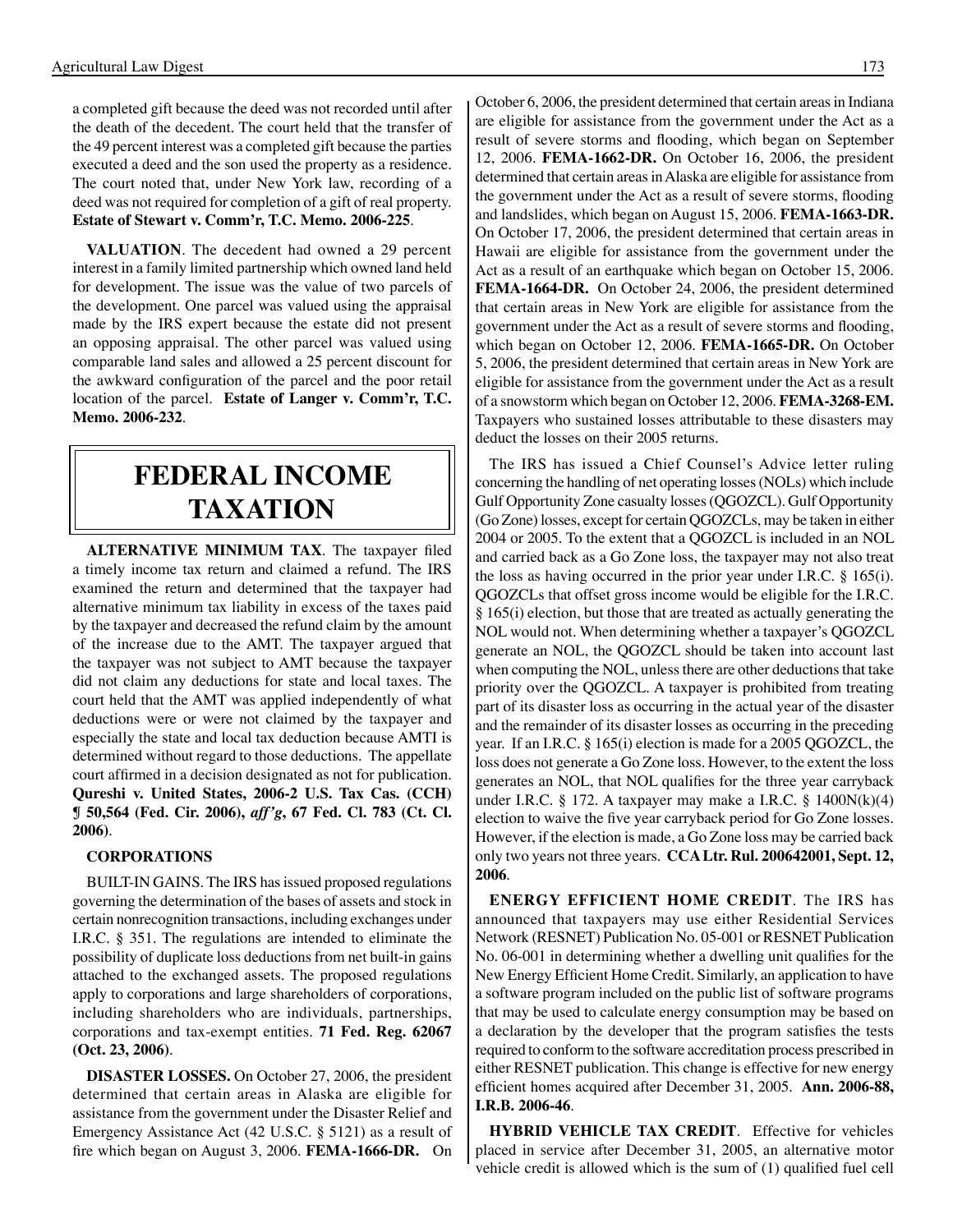motor vehicle credit, (2) advanced lean burn technology motor vehicle credit, (3) qualified hybrid motor vehicle credit, and (4) qualified alternative fuel motor vehicle credit. I.R.C. § 30B(a). The credits allowed cannot exceed the regular tax reduced by other credits over the tentative minimum tax for the year. I.R.C.  $\S 30B(g)(2)$ . The credits are treated as a general business credit if the vehicle is subject to an allowance for depreciation. I.R.C. §  $30B(g)(1)$ . The IRS has announced the hybrid vehicle certifications and the credit amounts for two vehicles:

| Year and Model              | Credit Amount |
|-----------------------------|---------------|
| 2005 Ford Escape 2WD Hybrid | \$2,600       |
| 2005 Ford Escape 4WD Hybrid | \$1,950       |

The 2006 models have already been certified. See also Harl, "Additional Items in the Energy Policy Act of 2005, 16 *Agric. L. Dig*. 131 (2005). **IR-2006-165**.

**IRA**. The taxpayer retired from employment at age 54 and received two distributions from the taxpayer's 401(k) employee savings and profit sharing plan. The first distribution was rolled over to another IRA and represented the earnings on the plan account to that point. The second distribution represented the employer's and the taxpayer's pretax employee contributions to the plan. The taxpayer used the second distribution for personal expenses and to purchase a home for the first time. The home was purchased more than 120 days after the second distribution. The court held that the second distribution was subject to the 10 percent penalty for early distributions because the taxpayer failed to purchase the first home within 120 days after the distribution. The court noted that the rule was technical and that although the delay was caused by a death in the family, the court did not have equity powers to avoid application of the rule. **Smart v. Comm'r, T.C. Summary Op. 2006-177**.

The taxpayer had a 401(k) pension plan with an employer until the employment was terminated in 2002. In 1999, the taxpayer had borrowed \$32,000 from the retirement plan and \$23,378 was owed when the employment was terminated. The taxpayer included the unpaid loan as income for 2002 but did not pay the 10 percent penalty for early withdrawals. The taxpayer argued that the penalty should not be applied because the taxpayer was suffering financial hardship in 2002. The court held that financial hardship was not a statutory exception to the 10 percent penalty and held that the taxpayer was liable for the 10 percent penalty. **Ghazitehrani v. Comm'r, T.C. Summary Op. 2006-170**.

**MILEAGE DEDUCTION**. The IRS has issued a revenue procedure which provides that the standard mileage rate for 2006 is 48.5 cents per mile for business use, 14 cents per mile for charitable use and 20 cents per mile for medical and moving expense purposes. The revenue procedure also provides rules under which the amount of ordinary and necessary expenses of local travel or transportation away from home that are paid or incurred by an employee will be deemed substantiated under Treas. Reg. § 1.274-5 when a payor (the employer, its agent, or a third party) provides a mileage allowance under a reimbursement or other expense allowance arrangement to pay for such expenses. Use of a method of substantiation described in this revenue procedure is not mandatory and a taxpayer may use actual allowable expenses if the taxpayer maintains adequate

records or other sufficient evidence for proper substantiation. **Rev. Proc. 2006-49, I.R.B. 2006-47**.

**RETURNS.** The IRS has posted the following publications to its website, www.irs.ustreas.gov/formspubs/index.html, in the Forms & Pubs section: Publication 225 (2006), Farmer's Tax Guide; Publication 794 (Rev. September 2006), Favorable Determination Letter; Publication 1476 (09-2006), Retirement News for Employers; Publication 3066 (10-06), Retirement Plan Assistance for 401(k) Retirement Plans; Publication 4546 (10-06), 403(b) Plan Checklist; and Publication 4547 (10-06), Retirement Plan Assistance for 403(b) Retirement Plans.

**SALE OF REAL PROPERTY**. The taxpayer sold several real estate properties for a gain but did not file income tax returns reporting the sales or gain. The taxpayer argued that the basis in each property was increased by several items for which the taxpayer did not have records, including personal labor, remodeling expenses, taxes and interest. The IRS disallowed these additions to basis for lack of substantiation and because the expenses were not incurred as part of a trade or business. The taxpayer's response was several frivolous "tax protestor" arguments. The IRS assessed tax deficiencies based on the sale closing documents and disallowed any increase in basis for the expenses claimed by the taxpayer. The court upheld the IRS assessments and upheld imposition of the I.R.C. § 6651 penalty for failure to file a return, the I.R.C. § 6654 addition to tax for failure to pay estimate tax payments, and the I.R.C. § 6673 penalty for the making of frivolous arguments. the appellate court affirmed in a decision designated as unpublished. **Storaasli v. Comm'r, 2006-2 U.S. Tax Cas. (CCH) ¶ 50,567 (9th Cir. 2006),** *aff'g***, TC. Memo. 2005-59**.

**TELEPHONE EXCISE TAX REFUND**. CCH has reported that a tax analyst with the IRS has stated that the IRS will not report to the states information about taxpayers who file a claim for a refund of the telephone excise tax, on Form 1040EZ-T, where the taxpayer does not otherwise file an income tax return.

The IRS has posted a draft of Form 8913 (2006), Credit for Federal Telephone Excise Tax Paid, in the Topics for Tax Professionals section (http://www.irs.gov/taxpros/topic/index. html) under Draft Tax Forms.

**TRAVEL EXPENSES**. The taxpayer was employed as a ferryboat captain who worked on a ferry run that took 24 hours to complete. The run included a six hour layover at one port and the taxpayer claimed deductions for meals and incidental expenses during these layover periods. The court held that the taxpayer was away from home for purposes of I.R.C.  $\S 162(a)(2)$  and was entitled to deduct amounts based on the per diem rates listed in Rev. Proc. 2000-39, 2002-2 C.B. 340, subject to the 50 percent limitation of I.R.C. § 274(n). **Bissonnette v. Comm'r, 127 T.C. No. 10 (2006)**.

**TRUSTS**. The taxpayer was the beneficiary of a testamentary trust established by the taxpayer's deceased parent's will. The trustees had broad authority to invest the trust principal and the trustees hired an investment company to manage the trust's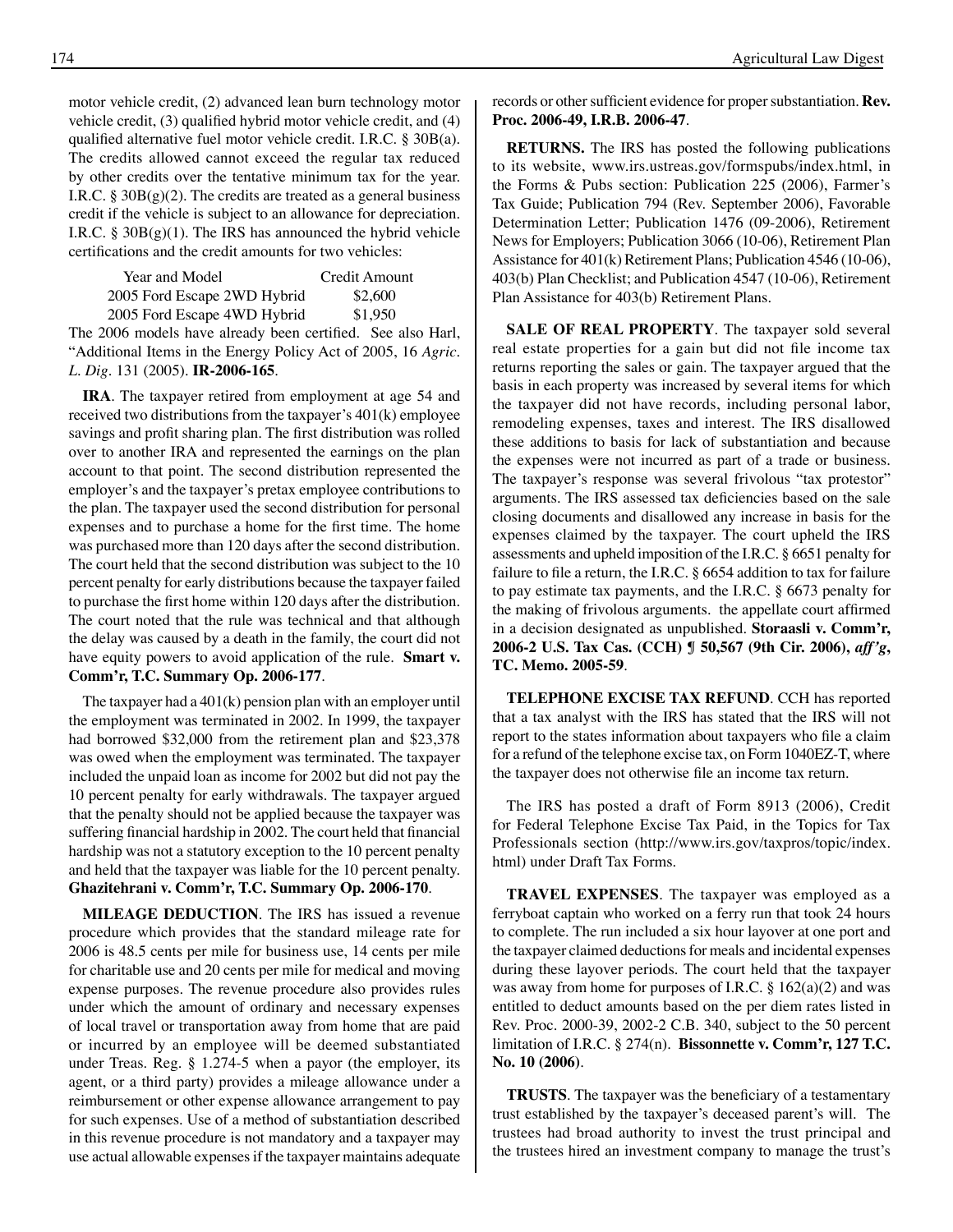investments. The trust claimed the entire investment company fees as a deduction on line 15a "Other deductions not subject to the 2% floor" of Form 1041 for the trust. The trust argued that I.R.C. § 67(e)(1) allowed full (i.e. not subject to the 2 percent floor) deductions for trusts for costs of administration which would not have been incurred if the property were not held in trust. The trust argued that the trustees were required by their fiduciary duty to seek professional investment advice, which would not be required if the property were held by an individual. The IRS argued that there was no such fiduciary duty under state law and that investment services were commonly used by individuals; therefore, investment services costs were not excluded from the 2 percent floor. The court noted a split in authority in the reported cases, with *Scott v. United States, 328 F.3d 132 (4th Cir. 2003) and Mellon Bank, N.A. v. United States, 265 F.3d 1275 (Fed. Cir. 2001),* holding that investment costs were subject to the 2 percent floor and *O'Neill v. Comm'r, 994 F.2d 302 (6th Cir. 1993), rev'g. 98 T.C. 227 (1992)* holding that investment costs were not subject to the 2 percent floor. The court decided to follow the holdings of *Scott* and *Mellon Bank* to hold that the investment costs were subject to the 2 percent floor because investment services were not unique to trusts and were not required by any fiduciary duty. The appellate court affirmed. **William L. Rudkin Testamentary Trust v. Comm'r, 2006-2 U.S. Tax Cas. (CCH) ¶ 50,569 (2d Cir. 2006),** *aff'g***, 124 T.C. 304 (2005)**.

**WAGES**. A petition for certiorari has been filed with the U.S. Supreme Court for the following case. The taxpayers were employed as tenured public school teachers who elected to participate in an early retirement program under which they received payments over five years in exchange for taking early retirement. The taxpayers argued that the payments were not subject to FICA withholding because the payments were made in exchange for the taxpayer's tenure, a property right. The court held that the payments were subject to FICA withholding because the payments arose out of the taxpayer's employment. The court declined to follow the holding in *North Dakota State University v. United States, 255 F.3d 599 (8th Cir. 2001),* noting that the tenure in the present case was earned merely by length of employment and not through demonstrated and evaluated proficiency. **Appoloni v. United States, 2006-1 U.S. Tax Cas. (CCH) ¶ 50,347 (6th Cir. 2006),** *aff'g***, 2004-2 U.S. Tax Cas. (CCH) ¶ 50,333 (W.D. Mich. 2004)**. **Appoloni v. United States, 2006-1 U.S. Tax Cas. (CCH) ¶ 50,347 (6th Cir. 2006),** *rev'g***, Klender v. United States, 2004-2 U.S. Tax Cas. (CCH) ¶ 50,358 (W.D. Mich. 2004)**.

### **LANDLORD AND TENANT**

**FENCES**. The plaintiff owned land neighboring the defendant landlord's land. The landlord leased the land to a dairy farmer who used the land to pasture cows. The plaintiff was injured while attempting to move some of the cows off the plaintiff's property after the cows escaped through a fence on the defendant's property. The plaintiff brought suit against the landlord and tenant and the jury found both defendants liable for the injury.

The landlord appealed the jury verdict, arguing that it owed no duty to the plaintiff to build or maintain the fence. The landlord pointed to the lease agreement which provided that the fence was to be maintained by the tenant. The court agreed, holding that the duty to build and maintain a fence arose from the tenant's ownership of the cows and the tenants duty to prevent the cows from trespassing on others' property. The court refused to extend the duty to the landlord on the basis that the landlord's right to enter the property and construct utility structures was insufficient to create a duty to maintain the fence. **Florida Light & Power Co. v. Morris, 2006 Fla. App. LEXIS 17277 (Fla. Ct. App. 2006)**.

#### **PATENTS**

**SEED SAVING**. The action was a patent infringement action against a farmer who purchased Roundup Ready $(P)$  soybean seed under a technology agreement. The plaintiff seed company accused the defendant of saving seed from the crops grown with the patented seed and giving the seed to neighbors. During a deposition, the defendant made the statement that all farmers were saving seeds from crops grown with the patented seed. The counsel for the plaintiff asked the defendant to name the persons known to be saving seed and the defendant refused. The plaintiff filed a motion to compel the testimony. The court granted the motion, noting that the defendant had not filed any objection to the motion, holding that such disclosure was not privileged or otherwise prohibited. **Monsanto Co. v. Dragan, 2006 U.S. Dist. LEXIS 75670 (W.D. N.Y. 2006)**.

### **Pesticides**

**AERIAL SPRAYING**. The defendant was a crop sprayer who used a helicopter to apply Malathion to a cherry orchard. The defendant made an observation fly-by to see if any workers were in neighboring vineyards and did not see any before spraying the orchard. However, several workers were in the vineyard and testified that they felt a mist when the helicopter sprayed the orchard. Several of the workers became ill and tests found Malathion on clothing, plants and cars in the vineyard. The tests even found more concentration of the chemical farther from the orchard than nearer. Despite the testimony of the workers and the chemical tests, the administrative law judge ruled that there was insufficient evidence that the Malathion in the vineyard resulted from drift from the defendant's spraying activity. The trial court and the appellate court both reviewed the evidence and found sufficient evidence to overturn the administrative ruling and order that the defendant be charged with violation of the Washington Pesticide Control Act and its regulations. **Mendoza v. The Washington State Dep't. Of Agriculture, 2006 Wash. App. LEXIS 2363 (Wash. Ct. App. 2006)**.